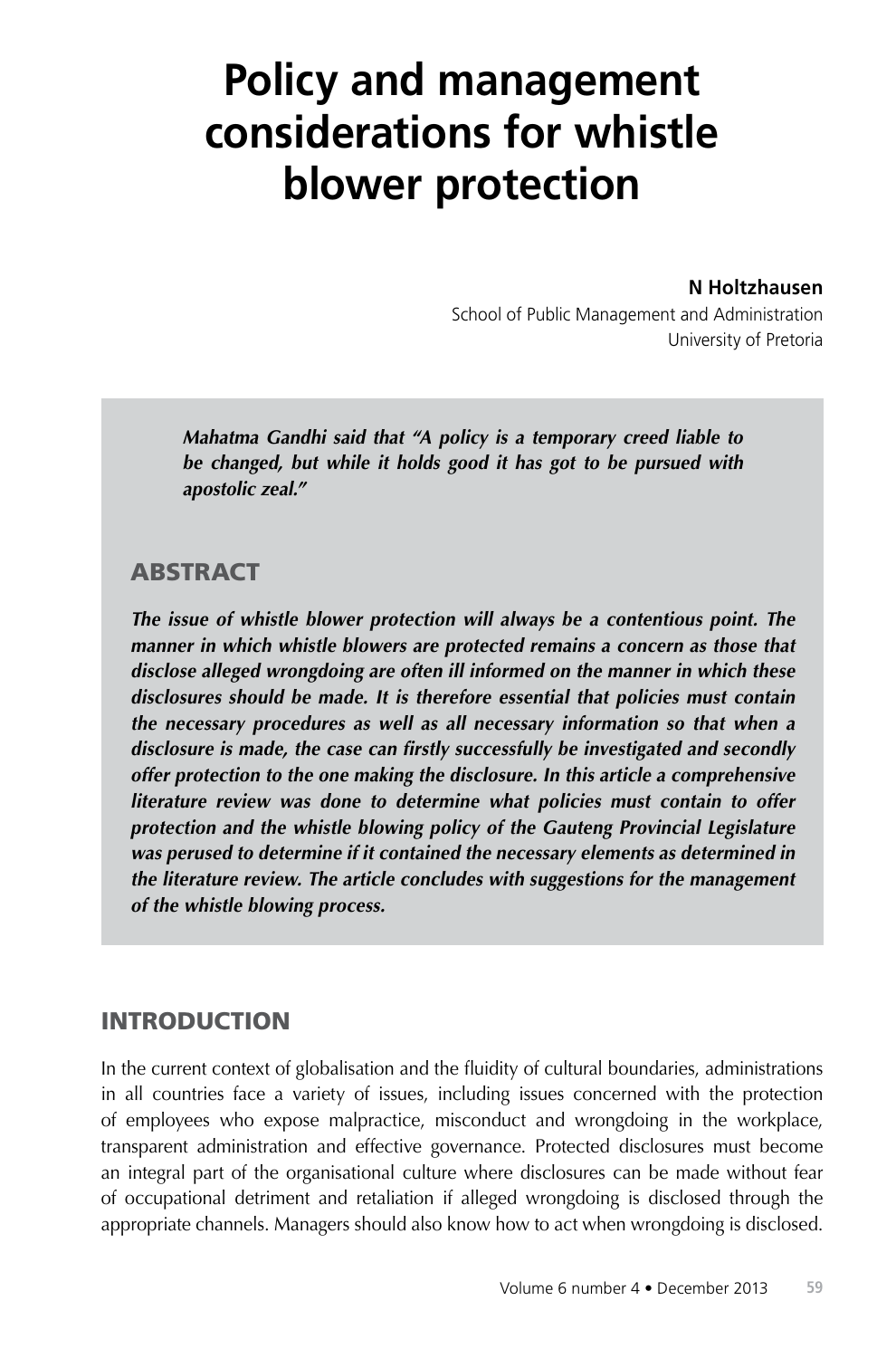It is imperative that a whistle blowing policy, containing proper guidelines on the procedures and management exist in public sector organisations.

Whistle blower protection in South Africa is in a constant state of uncertainty and concerns remain at policy and more specifically implementation level. The purpose of this article is to determine, through a comprehensive literature review, what effective whistle blowing policies must contain and what could aid in the implementation of such policies. The article will briefly describe the scope of the *Protected Disclosures Act,* 26 of 2000 in South Africa as measured against the body of international, continental and regional principles which constitute the "gold standard" for whistle blowing legislation, guidelines and policies to foster a deeply entrenched culture of disclosure. Lastly, the article also aims to answer the question that if policies are in place and implemented, how should the whistle blowing process be managed?

# THE "GOLD STANDARD"

By making use of a structured content analysis utilising published material, Lewis and Vandekerkckhove (2011) discerned 16 policy issues and developed a framework to provide guidelines on whistle blowing. These elements were either repeatedly identified in the normative literature as being important elements of a fair or efficient whistle blowing procedure/policy, or they featured as a variable in research on whistle blowing in a number of studies. Of the 16 issues that were identified, seven related to who can blow the whistle on what and how this should be done, four relate to possible conditions delimiting legitimate use of the procedure, and five relate to the organisational context needed to operate a whistle blowing procedure.

In the Lewis and Vandekerckhove study, five internationally recognised guidelines were identified and used about how to manage whistle blowing: the Council of Europe Resolution 1729 (COER 2010); Transparency International (TI) "Recommended Principles for Whistleblowing Legislation (Tl, 2009); the British Standards Institute (BSI) "PAS 1998:2008 Whistleblowing arrangements Code of Practice (BSI 2008); ICC "Guidelines on Whistleblowing (ICC 2008); and the EU Article 29 Data Protection Working Party Opinion (EUWP 2006). It should be noted that the first two guidelines focus on the principles on which legislation could be based and the others describe what is considered to be good management practice. They selected the guidelines for two reasons: the first is that these are the most recent guidelines issued by reputable and/or international bodies; the second reason is that these are guidelines that can be relevant for public and private sector organisations seeking guidance on designing and implementing internal whistle blowing procedures. For the purpose of this article, only TI and the BSI guidelines are used as TI rated South Africa in terms of whistle blowing protection and the BSI guidelines were deemed best practice by Lewis and Vandekerckhove. Linked to the guidelines, a bird's eye view of the South African *Protected Disclosures Act*, 26 of 2000 (PDA) are also provided according to the elements identified by Lewis and Vandekerckhove.

It is clear from the above that the PDA is silent on a number of issues. It is, therefore, important that policies address all issues that can contribute to the protection of those disclosing corruption. It should be noted that in addition to the policy, a code of conduct/

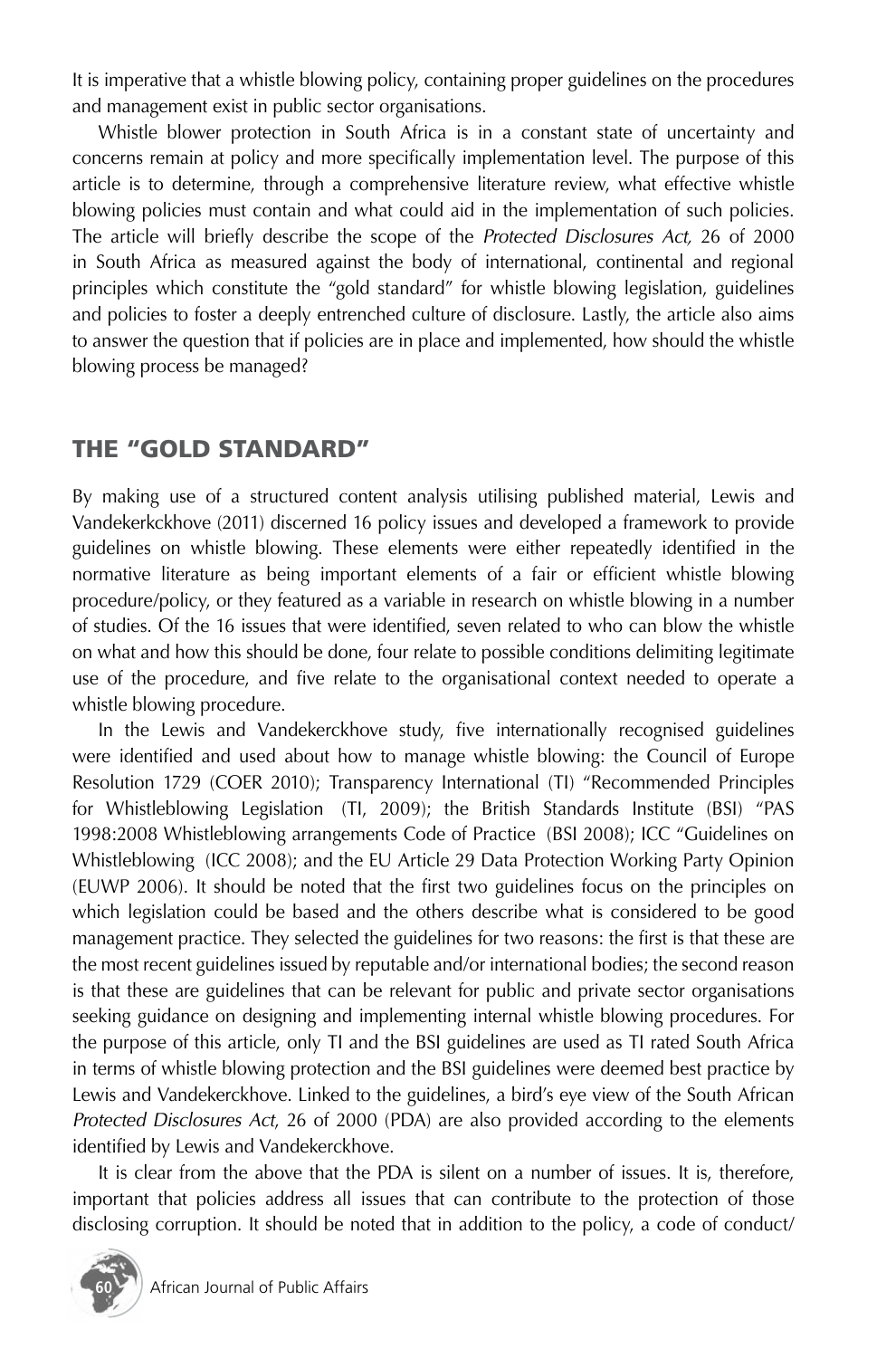#### **Table 1:** Relevant elements relating whistle blowing policies and the management thereof

|     | <b>CATEGORY</b>                                     | π                                                                                                                                            | <b>BSI</b>                                                                                                                            | <b>PDA</b>                                                                                                               |
|-----|-----------------------------------------------------|----------------------------------------------------------------------------------------------------------------------------------------------|---------------------------------------------------------------------------------------------------------------------------------------|--------------------------------------------------------------------------------------------------------------------------|
| 1.  | For who?                                            | Broad                                                                                                                                        | Broad, should not include<br>members of public or<br>consumers                                                                        | Broad, public and private<br>sector. Only include<br>permanent employer-<br>employee relationship                        |
| 2.  | About what?                                         | Broad                                                                                                                                        | Broad                                                                                                                                 | Broad                                                                                                                    |
| 3.  | Several tiers to<br>raise concerns?                 | Safe internal procedures,<br>easy external (also to media)                                                                                   | External disclosures routes<br>must be identified. This will<br>encourage managers to take<br>internally raised concerns<br>seriously | Internal disclosure routes as<br>well as to legal advisor or<br>specified state bodies                                   |
| 4.  | In-house or<br>out-house?                           |                                                                                                                                              | Both are acceptable                                                                                                                   | In-house preferred, out-<br>house as a last resort                                                                       |
| 5.  | Report mode                                         |                                                                                                                                              | Encourage verbal mode                                                                                                                 |                                                                                                                          |
| 6.  | Confidentiality/<br>anonymity                       | Both must be available                                                                                                                       | Encourage raising concerns<br>openly, confidential must<br>be available, advises against<br>anonymous reports                         | <b>Both</b>                                                                                                              |
| 7.  | Recording<br>reports                                |                                                                                                                                              | Only those receiving whistle<br>blower reports outside of<br>hierarchical should log them<br>centrally                                |                                                                                                                          |
| 8.  | Right/duty                                          |                                                                                                                                              | Advises against making it a<br>general requirement to blow<br>the whistle                                                             |                                                                                                                          |
| 9.  | Protection &<br>reprisals                           | Emphasise importance of<br>adequate protection to<br>whistle blowers                                                                         | Emphasise the importance<br>of adequate protection to<br>whistle blowers                                                              | Protection against<br>occupational detriment                                                                             |
| 10. | Good faith<br>& malicious<br>reports                | Knowingly false reports<br>subject to disciplinary action.<br>Must have honest believe<br>that information is true,<br>regardless of motive. | Knowingly false reports<br>subject to disciplinary action.                                                                            | Disclosures made must be in<br>good faith. Must have honest<br>believe that information is<br>true, regardless of motive |
| 11. | Rewards                                             | Use of rewards to encourage<br>whistle blowing depends on<br>the context                                                                     | Advises against reward<br>policy, rather rewards can<br>be given upon discretion of<br>the board                                      |                                                                                                                          |
| 12. | Involving trade<br>unions / stake<br>holders        |                                                                                                                                              | Consult on arrangements<br>with staff, managers, and<br>any recognised union                                                          |                                                                                                                          |
| 13. | Advice                                              | A public body should be<br>in place providing general<br>public advice on matters<br>relating to whistle blowing                             | Independent, confidential<br>advice should be available for<br>employees                                                              |                                                                                                                          |
|     | 14. Roles and<br>responsibilities<br>of key players | Independent body receives<br>and handles complaints<br>against retaliation                                                                   | Every manager must be<br>involved                                                                                                     | State organisations, legal<br>advisors etc. may receive<br>disclosure                                                    |
| 15. | Monitoring &<br>review                              | Involve stakeholder                                                                                                                          | Involve staff, managers and<br>unions                                                                                                 |                                                                                                                          |
| 16. | Training                                            |                                                                                                                                              | Brief all managers on how<br>to handle cases, additional<br>training for those with<br>specific roles                                 |                                                                                                                          |

**Adapted** from Lewis and Vandekerckhove (2011:12-13)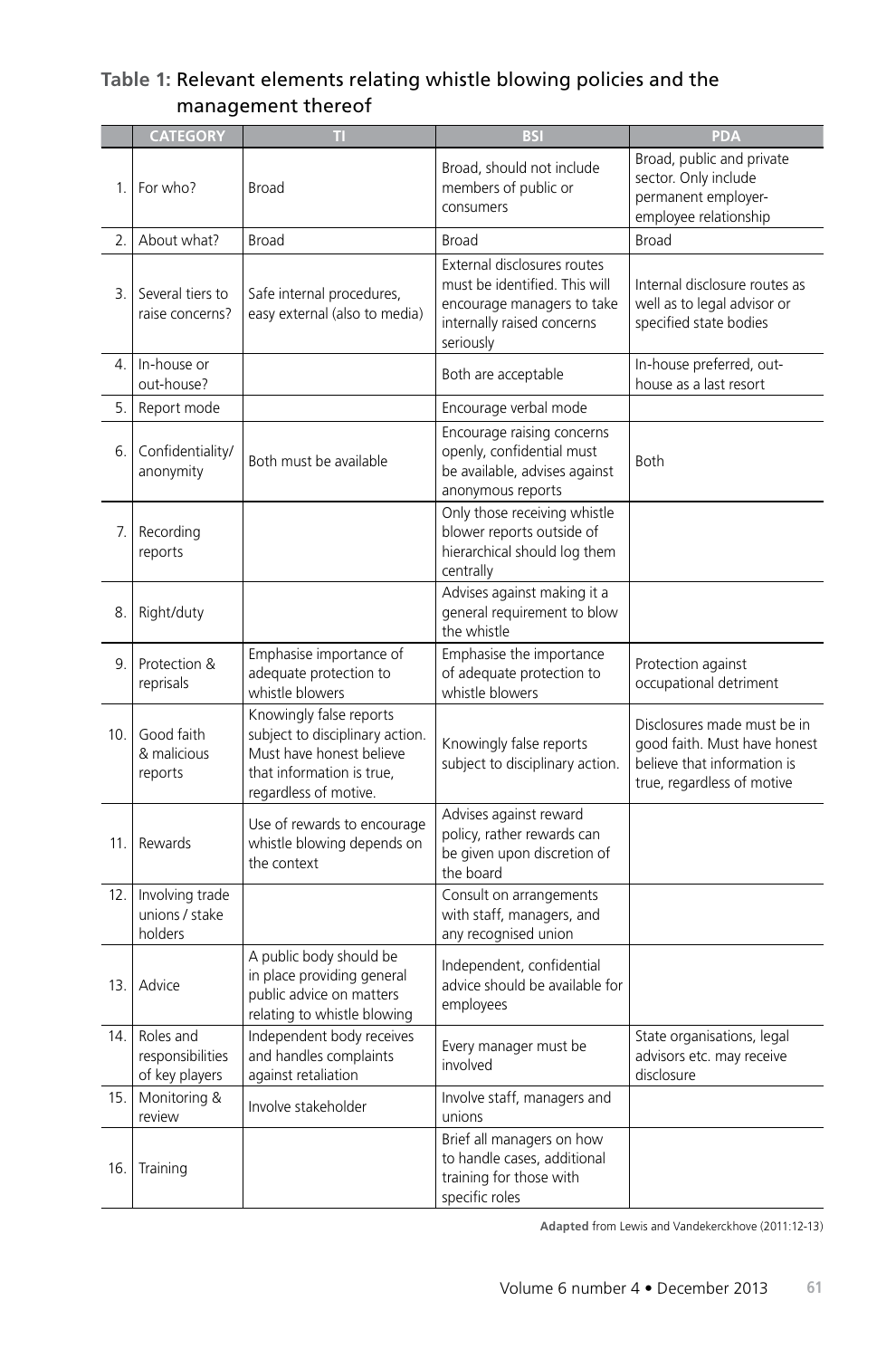ethics must also be available to ensure that it is clear what the organisation considers as for example unethical, unauthorised or illegal behaviour.

The 2010 Global Integrity Report evaluates a variety of integrity indicators. One of these indicators is whistle blower protection which scored a 77% average in South Africa. This is primarily because there are specific whistle blowing frameworks in place as well as a variety of mechanisms to disclose wrongdoing. However, the problem lies with the practical implementation of these internal reporting mechanisms. The Open Democracy Advice Centre found in a recent study that only 18% of South Africans have blown the whistle, which is only two out of every ten South Africans (Martin 2010). That is why the whistle blowing process should include appropriate, workable and accessible channels within the organisation to report wrongdoing as well as alternative channels if there is any possibility that management may be implicated in the alleged wrongdoing (Barker and Dawood 2004). The Department of Public Service and Administration has issued Minimum Anti-Corruption Capacity for Departments and Organisational Components in the Public Service guidelines, which entail that all government departments create internal information systems to record claims, and ensure capacity to investigate them. An effective organisational culture of whistle blowing will have channels of communication in place for complaints and grievances to be aired (Dehn and Borrie 2001).

# THE SOUTH AFRICAN SITUATION

The South African *Protected Disclosures Act*, 26 of 2000 makes provision for procedures in terms of which employees in both the private and the public sector may disclose information regarding unlawful or irregular conduct by their employers or other employees of their employers. It provides for the protection of employees who make a disclosure that is protected in terms of the Act and provides for related matters. The objectives of the Act are threefold. It aims to provide for procedures in terms of which an employee can, in a responsible manner, disclose information regarding improprieties committed by his or her employer; it protects an employee, whether in the private or the public sector, from being subjected to occupational detriment on account of having made a protected disclosure; and it provides for certain remedies in connection with any occupational detriment suffered on account of having made a protected disclosure.

The preamble to the Act reflects its policy objectives and gives recognition to the fact that:

- The Bill of Rights in the *Constitution of the Republic of South Africa*, 1996, enshrines the rights of all people in the Republic and affirms the democratic values of human dignity, equality and freedom;
- section 8 of the Bill of Rights provides for the horizontal application of the rights in the Bill of Rights, taking into account the nature of the right and the nature of any duty imposed by the right;
- criminal and other irregular conduct in organs of state and private bodies are detrimental to good, effective, accountable and transparent governance in organs of state and open and good corporate governance in private bodies and can endanger the economic stability of the Republic and have the potential to cause social damage;

And bearing in mind that:

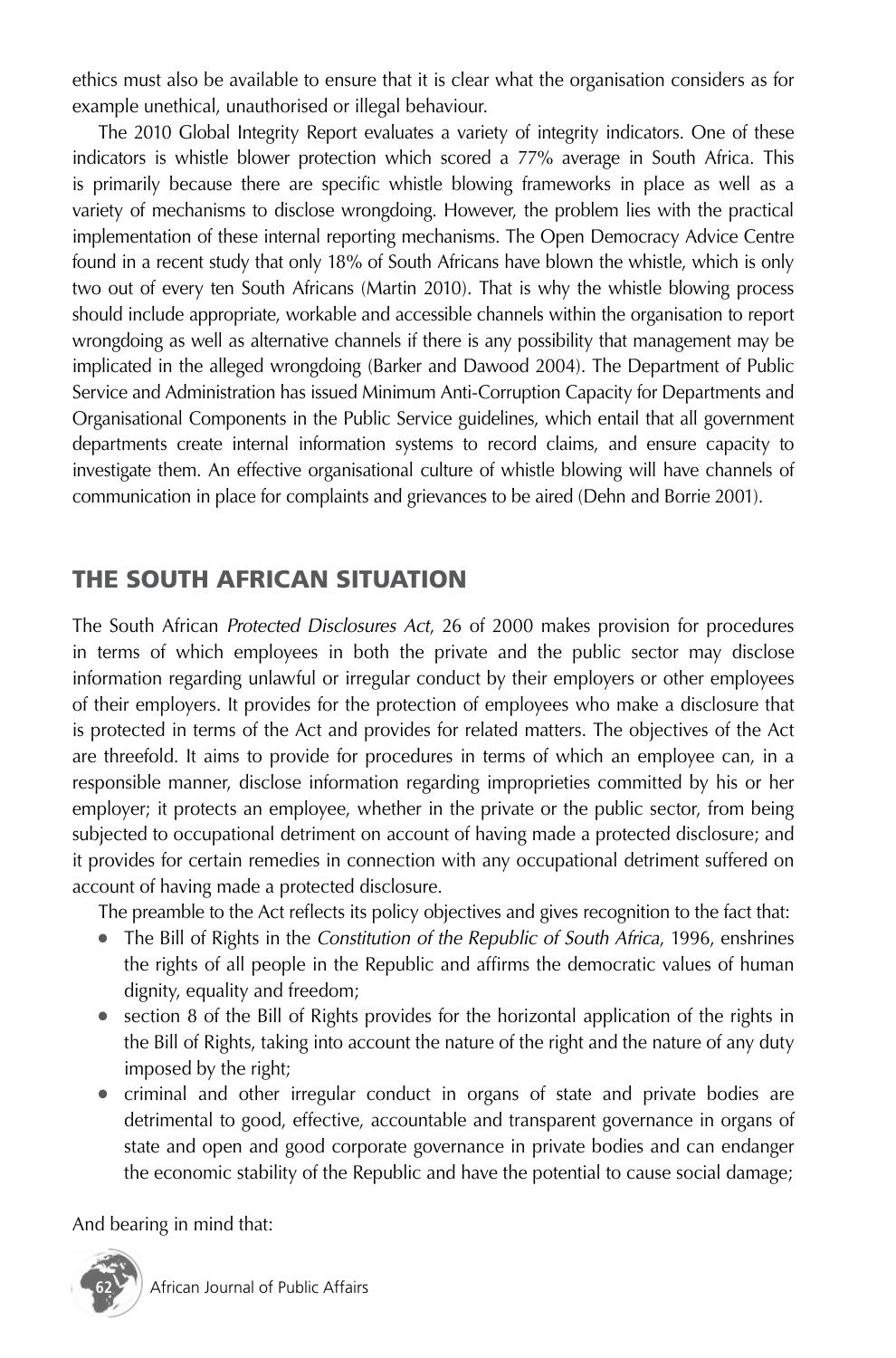- neither the South African common law nor the South African statutory law makes provision for mechanisms or procedures in terms of which employees may, without fear of reprisals, disclose information relating to suspected or alleged criminal or other irregular conduct by their employers, whether in the private or the public sector;
- every employer and employee has a responsibility to disclose criminal and any other irregular conduct in the workplace; and
- every employer has a responsibility to take all necessary steps to ensure that employees who disclose such information are protected from any reprisals as a result of such disclosure.

And in order to:

- create a culture which will facilitate the disclosure of information by employees relating to criminal and other irregular conduct in the workplace in a responsible manner by providing comprehensive statutory guidelines for the disclosure of such information and protection against any reprisals as a result of such disclosures;
- promote the eradication of criminal and other irregular conduct in organs of state and private bodies"(PDA 2000:2).

According to the Open Democracy Advice Centre (2003:3), encouraging the disclosure of irregular conduct in a conscientious way is the *raison d'*ê*tre* of the Act. The preamble acknowledges that such irregular conduct takes place in the public and private sector. The employee in the workplace is often the person who sees and reports such conduct, and uses remedies available in legislation to deal with employer/employee relationships (such as the Commission for Conciliation, Mediation and Arbitration, and the Labour Court).

Although legislative measures protect the whistle blower and an ethical code of conduct provides guidelines, it is important that the organisation set up a policy specifically for whistle blowing. The good faith disclosure of perceived wrongdoing, thus whistle blowing should be perceived as positive in the organisation as it will aid combating corruption. Questions relating to the design and implementation of internal whistle blowing policies/procedures have become urgent, as many governance codes globally prescribe whistle blowing policies/ procedures as part of best practice. However, governance principles or regulations do not prescribe in detail how such internal whistle blowing provisions ought to be designed and implemented. Responding to the need for some guidance on this, a number of authoritative bodies have issued guidance on internal whistle blowing policies/procedures. In many states globally whistle blowing policies exist, but the problem lies with the actual implementation of these policies to ensure that those who disclose alleged wrongdoing, are protected (Lewis and Vandekerckhove 2011).

The National Development Plan-Vision 2030 (2011:404-405) calls for stronger anticorruption efforts and specifically calls for a shift in attitudes towards corruption where for example citizens become more active in combating corruption with renewed efforts to protect whistle blowers. The National Planning Commission states that the PDA does not provide adequate protection and that the number of bodies to which a disclosure can be made is too narrow and the suggestion is made that disclosures should be made to not only the Public Protector and the Auditor General, but to other bodies as well. A pertinent call to provide greater security measures to those that blow the whistle is made.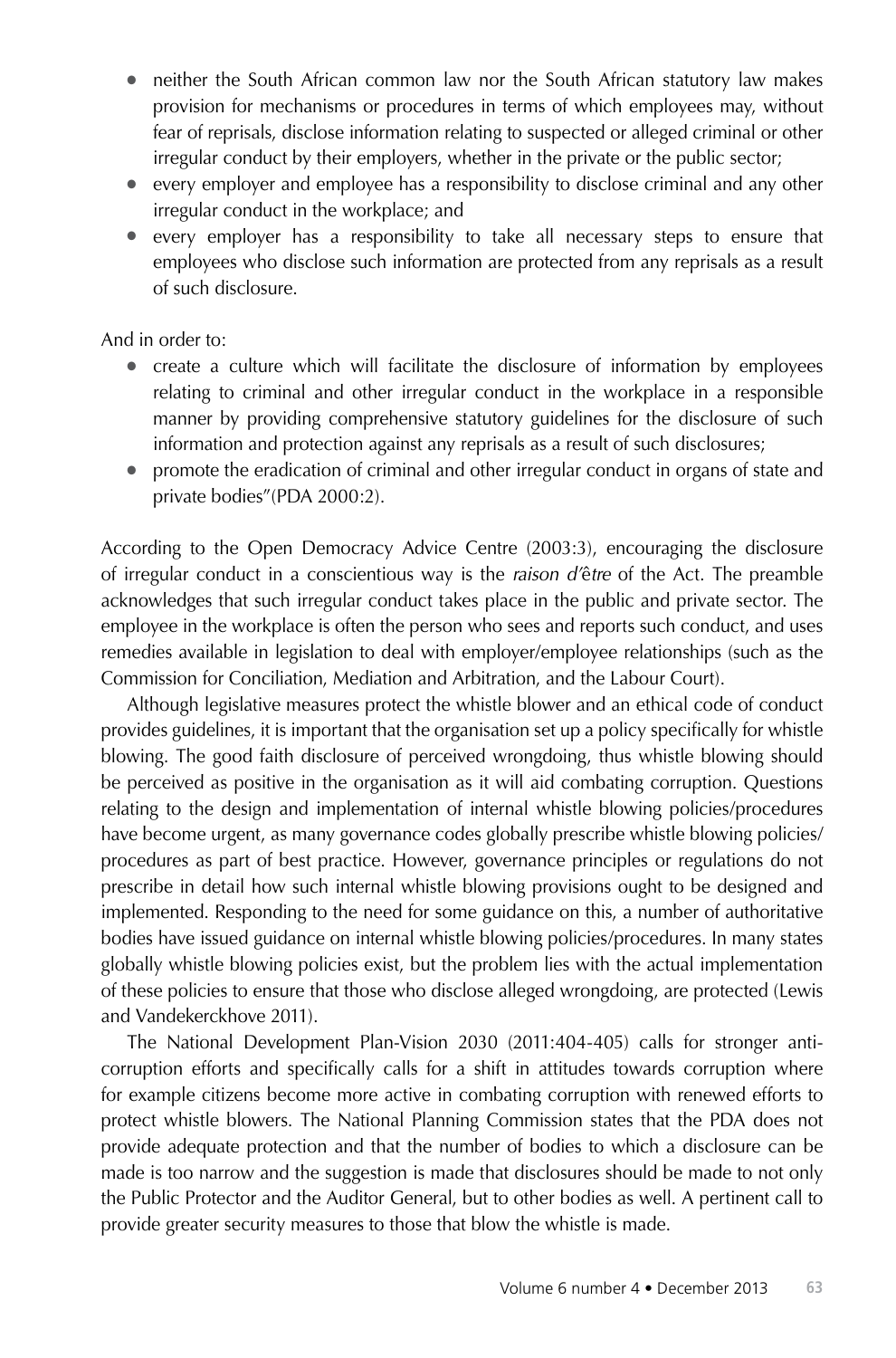The South African Public Service Commission has created a guide for public sector managers to promote accountability and provides guidelines to implement the PDA. This document contains particular suggestions on how to put a whistle blowing policy in place. It should be remembered that a policy of such a nature should be viewed as a way of complying with legislation, a mere aid to creating an environment where employees understand their responsibilities and management demonstrates its accountability as well as commitment towards the protection of whistle blowers. The policy must be actively implemented and employees must be aware of all the protected disclosure avenues available to them. Section 3 of the guide by the Public Service Commission lists ten points to consider when putting a whistle blowing policy in place. These are (Public Service Commission S.a:14):

- Consensus-based policy includes a consultative process where both managers and employees should understand that it is acceptable for them to make a disclosure and that they will be protected.
- Procedures and rules for reporting alleged wrongdoing must be in place and if not, a consultative process should be used to establish such rules and procedures. It should be noted that if employees feel that they may be victimised and/or suffer organisational detriment; a general disclosure to the broader public can be made provided that the relevant routes have been followed.
- If allegations are made, the organisation should respond to the alleged wrongdoing within a reasonable time-frame.
- In cases where a protected disclosure is made, care should be taken that the disclosurer is not victimised by any other person under the manager's control. This could mean that the identity of the whistle blower should stay confidential. (It must be stated that it is often difficult to investigate anonymous disclosures so it is imperative that the identity of the whistle blower be protected).
- Confidentiality clauses of the employment contract must be checked.
- It is advisable to appoint a senior public official in the organisation to whom disclosures can be made. This individual should have the necessary authority to deal with the issue at hand if the line manager is unable to do so.
- Success stories should be publicised and celebrated. This could also assist in destigmatising whistle blowers.
- Managers need to understand that employees have the right to make disclosures and should know how to deal with such disclosures.
- If there is a need for it, an independent advice centre can be used to provide training to help employees understand and utilise the legislation.
- A policy on whistle blowing should be introduced and promoted.

Section 3 of the guide also provides the following in terms of the establishment of a whistle blowing policy (Public Service Commission S.a:15-16):

● In order to *understand the issue* it is advisable to involve all employees to promote, display and ensure good practice. Wrongdoing should be explained to the employees as well as the effects and forms of serious wrongdoing. Employees' views on what is perceived as right and wrong should also be considered. A code of conduct should provide definitions on what the organisation consider as wrongdoing.

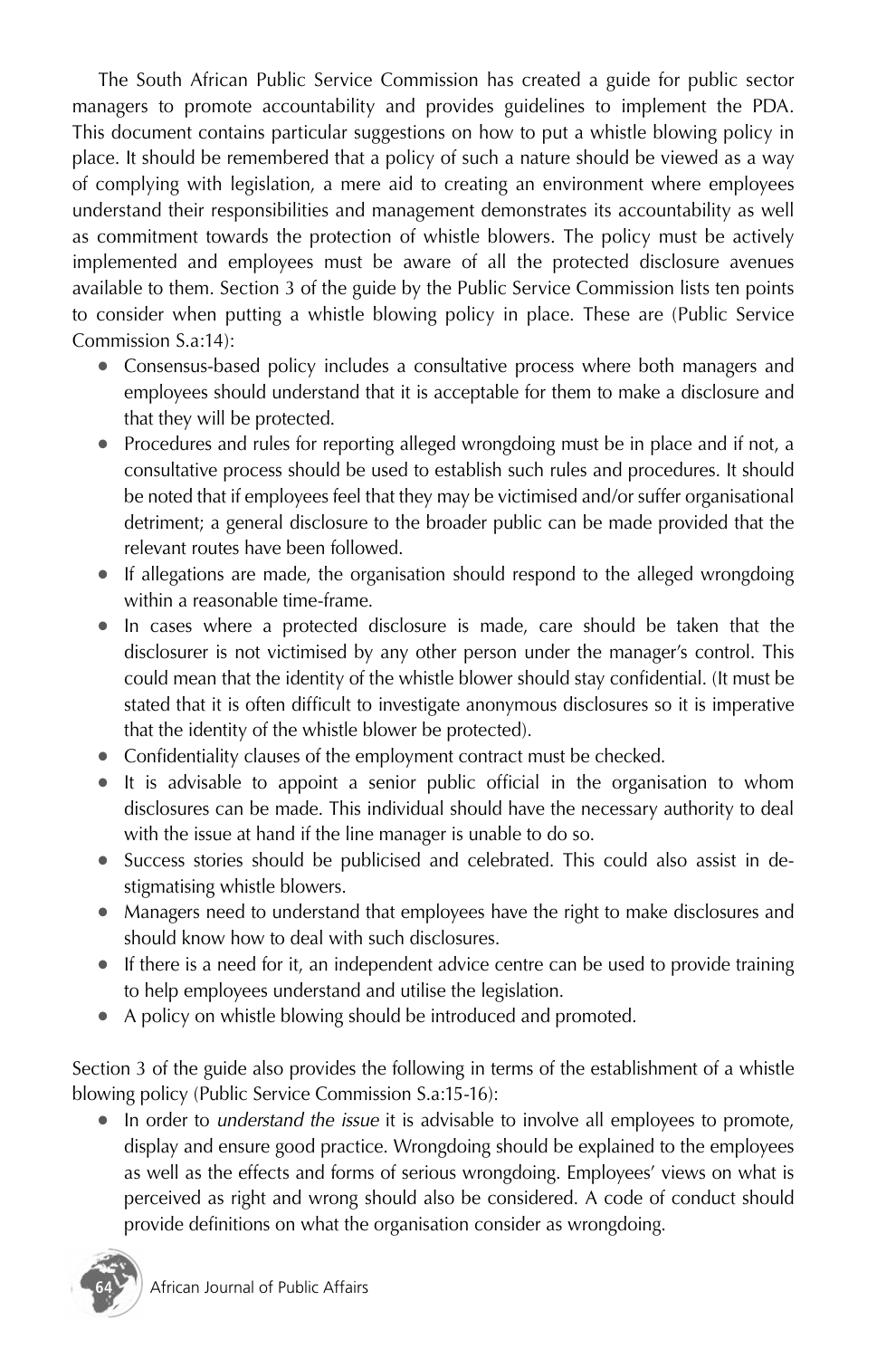- For *employees to see the policy in action* it is necessary for them to know what actions are unacceptable and to feel free to ask management beforehand rather than afterwards whether certain actions would be appropriate. Serious wrongdoing should be dealt with in a firm manner.
- *Openness to concerns* should be taken seriously as it is not easy to report a concern, especially if it is about perceived corruption. Managers should be open to such concerns before they turn into grievances, and should act upon such concerns. If an employee requests confidentiality, it should be respected, and employees need to know that they will be safe from reprisals. Employees should know that there are other routes besides line management available to them, such as a Director-General, the Public Service Commission, the office of the Auditor-General and the office of the Public Protector.
- In *dealing with concerns* it should be kept in mind that there are two sides to a story and that all allegations must be thoroughly investigated. If employees have concerns about their own careers and safety, this should be respected. Deterring and victimising employees for making a disclosure is a disciplinary offence. The whistle blower process is a serious matter, and abusing the system to make unfounded allegations with malicious intent would be a disciplinary matter. The disclosurer should be given feedback about the results of the investigation and any steps that might be taken.

Whistle blowing might be perceived as a deficiency in the organisational system that should be provided for in an accountable manner. Organisations should have a communication strategy in place to deal with whistle blowing in an effective and proactive manner, informing all stakeholders about whistle blowing (options, procedures, possible consequences, and possible responses). In order for internal whistle blowing to be effective, an internal system should exist within the organisation. This system should include the following (Barker and Dawood 2004:133–134):

- access to independent advice, which will include bodies not stipulated in the PDA;
- proper channels of communication to document and address wrongdoing in the organisation;
- a clear statement that unprofessional conduct is taken seriously and an indication of what is perceived as unprofessional conduct;
- penalties for making false allegations of wrongdoing as the requirement is that a disclosure must be made in good faith;
- a verifiable whistle blowing procedure;
- an internal committee to facilitate the whistle blowing process and to take account of good practice, or establish an anonymous hotline;
- guidelines to employees on raising concerns outside of the organisation if necessary;
- the use of itinerant organisational lawyers as a channel of communication;
- respect for the confidentiality of the disclosurer if the disclosure is made outside the line management structure to other parties, or providing alternate avenues; and
- management's commitment to the process of whistle blowing and to supporting whistle blowers.

An internal whistle blowing strategy will help to prevent employees from blowing the whistle externally. External disclosures are better avoided, since they could raise ethical as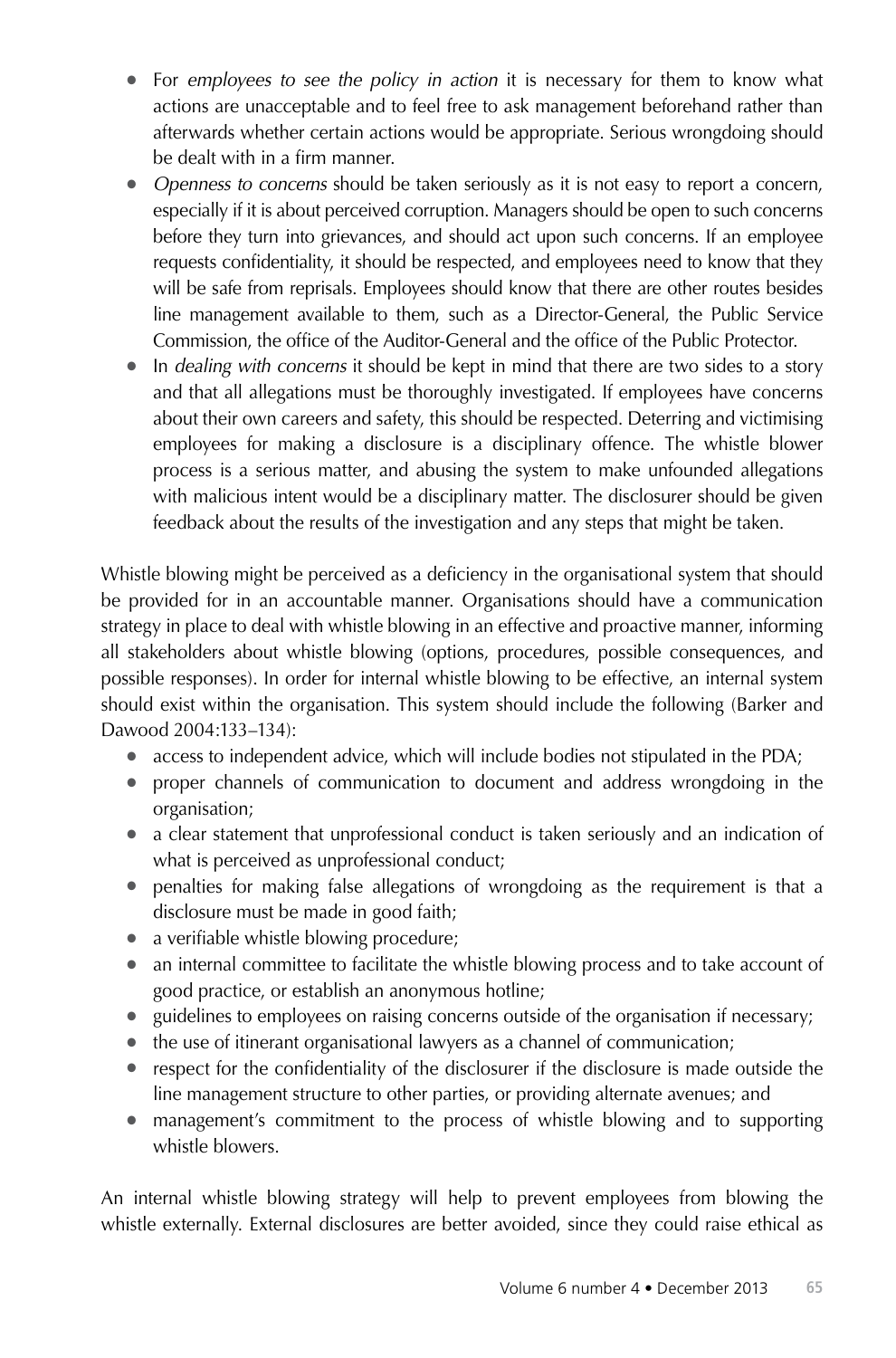well as legal issues in terms of confidentiality and might affect the relationships between the organisation, the media and the government. Most importantly, the PDA does not protect employees that blow the whistle outside the organisation. According to the National Development Plan-Vision 2030 (2011:405) the scope of whistle blower protection must be broadened to include more than the traditional employee-employer relationship. This will allow for public servants to also blow the whistle on clients as well as make provision for citizen whistle blowers. External whistle blowing will only be protected if, for example, all the internal channels have been exhausted. In addition, external disclosures could involve regulatory issues requiring intervention, and could lead to negative publicity, especially since anonymous disclosures are almost impossible to investigate (Dehn and Borrie 2001:6), especially if the anonymous disclosure was made through a hotline such as the National Anti-Corruption Hotline.

It is important to reduce the opportunities for irregular or criminal conduct to take place; one also needs to determine if the perceived act is in fact incorrect and if so, it must be reported by firstly making use of internal channels according to prescribed procedures or policies. If the desired effect is not achieved, for example, an approved report from an external auditor or occupational detriment is feared, then external whistle blowing will be the only alternative.

When a person notices an action which might be criminal or irregular, he or she needs to determine if the action is in fact incorrect. Once it has been determined that the action is irregular or criminal, the observer will have to decide whether or not to blow the whistle. If the decision is made to blow the whistle, then ideally the organisation will have internal structures (or even a person) by which the disclosure can be made. If all attempts have failed to disclose successfully internally, then only can external whistle blowing be considered (Holtzhausen 2007).

It is important to create an organisational culture that encourages whistle blowing so that corruption and any perceived wrongdoing can be exposed. Whistle blowers need to be seen as witnesses rather than as complainants. An effective organisational culture of whistle blowing will have channels of communication in place for complaints and grievances to be aired (Dehn and Borrie 2001:4). In order to create an organisational culture that encourages protected disclosures, necessary policies must be in place.

An overview of the whistle blowing policy of the Gauteng Provincial Legislature's policy on whistle blowing contains valuable elements, namely an explanation on the scope of the policy, who can raise a concern; a statement that there is a culture of openness; management commitment providing assurances to staff members in terms of safety; employee's confidence; the manner in which the disclosure will be handled; a brief, but comprehensive overview on how a disclosure should be made; and lastly aspects relating to communication. In the section on the routes available for disclosures, details are provided for the National Anti-Corruption Hotline, the Public Protector and the Auditor-General (Gauteng Provincial Legislature S.a:1-16). It is important that the process is managed in an effective and efficient manner.

#### **Whistle blowing organisational culture**

Managing whistle blowing is about breaking the culture of silence. The PDA has taken the first step in trying to break the silence; however, the culture of silence still exists, because

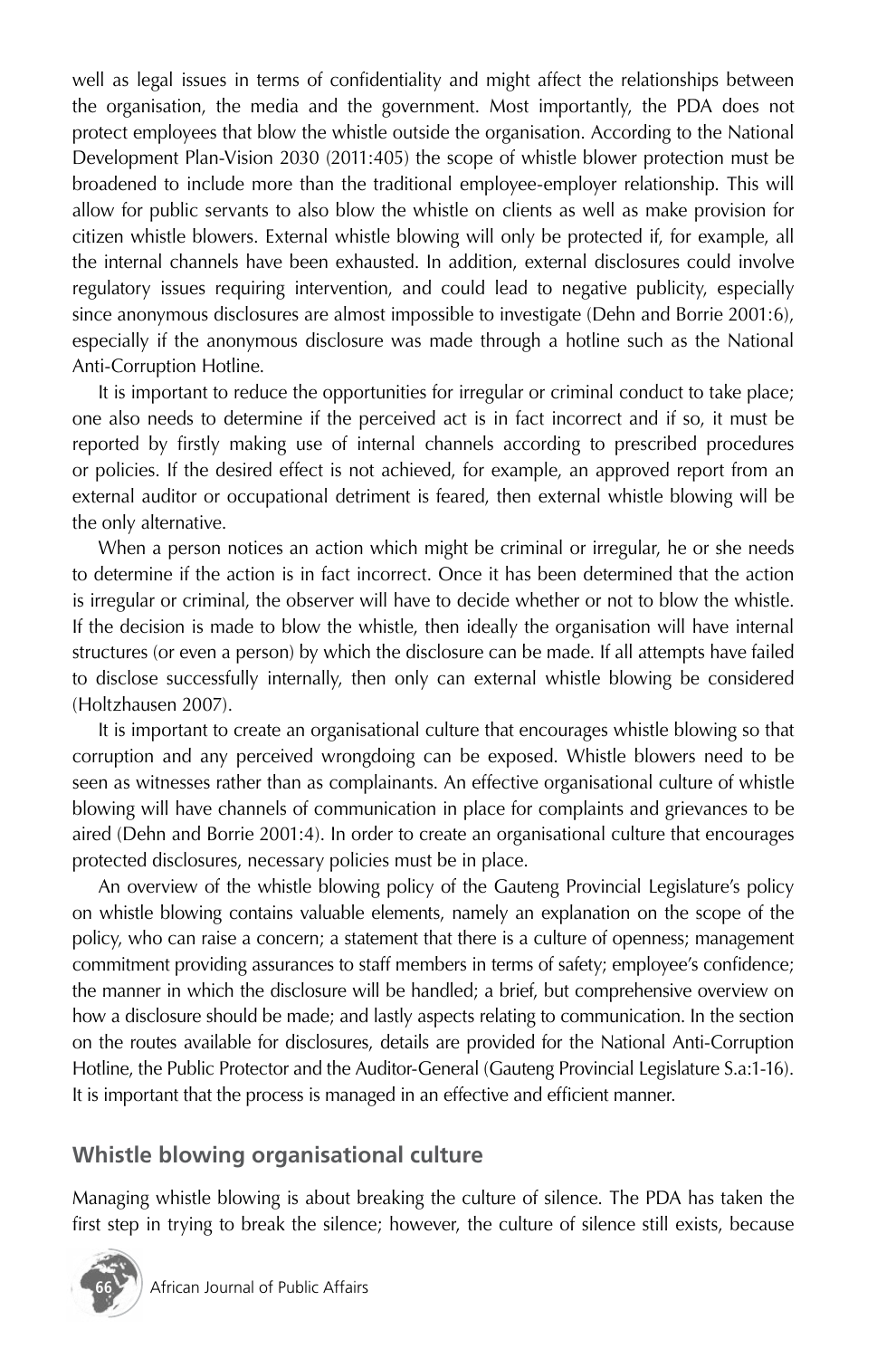the PDA has too many loopholes for organisations to take it seriously. Hunt (1998:525-535) describes what could happen in the absence of proper whistle blowing mechanisms.

Whistle blowing leads to the disclosure of organisational wrongdoing. However, because the disclosure is unauthorised the organisation becomes defensive and attacks the credibility of the whistle blower. To manage whistle blowing, one needs to put in place mechanisms that can help transform unauthorised disclosures into authorised disclosures. These disclosures must be managed effectively to bring about an increase in authorised disclosures made in good faith in public sector organisations.

Hunt (1998:533) states that organisations that behave unethically have similar experiences in terms of their cultural patterns and states that different cultures prevail within unethical organisations such as a culture of hypocrisy (double standards and not practising what is preached). From this culture develops a culture of fear, where subordinates fear confronting their superiors because it could lead to intimidation. The culture of fear introduces a *laissezfaire* attitude, resulting in subordinate complacency, where there is a tendency not to follow proper procedures or protocols. The culture of fear then develops into a culture of corruption, in which employees practise secrecy and conspiracy, and try to serve their own interests at the expense of the citizen.

Every organisation needs to take the steps towards developing a whistle blowing culture. However, this is not a specific phenomenon, but rather a way of thinking about living and communicating within the organisation. Dehn (1999:5) discusses the components of a whistle blowing culture. It is important to understand the components of this culture, because corruption is rampant in the South African society. The aim of a whistle blowing culture is to address organisational wrongdoing. The essentials of a whistle blowing culture involve firstly having a strong and clear signal from the top of the organisation that management is against corruption and is committed to going about its business lawfully. Secondly, the existence of a whistle blowing culture will help to ensure that whistle blowing to a designated authority will be protected. Thirdly, this will encourage managers to be receptive to concerns about corruption and to deal with them properly. Lastly, the culture that develops will address the particular circumstances in which a broader disclosure may be justified.

Clear procedures have to be put in place with regard to authorised disclosure. The managers and public officials of the organisation have to understand and embrace what these procedures entail as part of their everyday work ethic. Once the organisation has established a whistle blowing culture, it becomes more difficult to act in a wrongful manner, because the culture is able to straighten out incorrect procedures whenever they may occur. This means that a policy must be established within the organisation that gives explicit information on the prevention of organisational wrongdoing (Bakman 2003:27). Lewis (2001:57) states that organisations with effective whistle blowing policies and procedures are less likely to be exposed to claims under the PDA.

A policy should be comprehensible as well as manageable for the organisation to undertake, because the whistle blowing culture should state who is responsible for what to whom (Dehn 2001:6). Policies create the broad outline of what a whistle blowing culture should entail. It then becomes important to develop the details in terms of the type of mechanisms that should be in place to affect the policy that has been created.

This is why the mechanisms that are put in place should be multi-faceted, and should enable the individual to see the organisation's point of view as well. A confidential reporting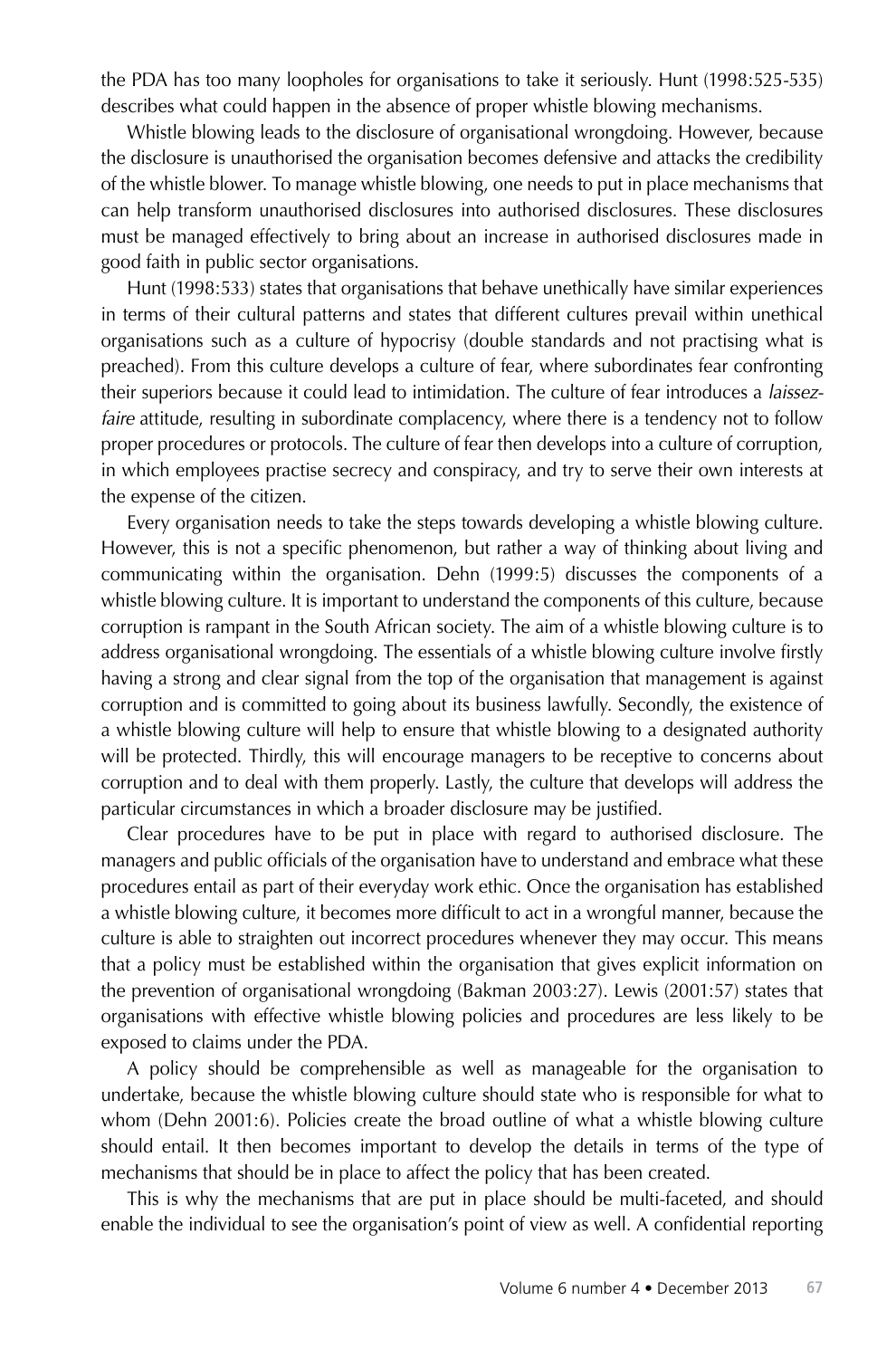system is one of the mechanisms that could help promote a culture of whistle blowing. Management should know that a confidential reporting system within the organisation can be effective, and can help prevent organisational wrongdoing. However, if it is not correctly implemented, and management does not have employee buy-in, the system will not become an effective mechanism that can promote organisational competence and skilful employees (Bakman 2003:29). This is why it might be conducive to ensure buy-in from employees if they are involved in the drafting of whistle blowing policies and procedures. In South Africa, buy-in from unions could assist in creating an acceptance of the proposed policies and procedures.

# **An agenda for management action**

It is clear from the above that internal reporting mechanisms are favoured above external reporting mechanisms as internal reporting allows the organisation to address issues before harm comes to the image of the organisation. It is also a requirement of the South African PDA that all internal channels must be exhausted before external channels (such as the media) can be utilised. Brown (2008:331-332) identifies a holistic whistle blowing management system. The dimensions of this identified internal whistle blowing management system are:

## **Dimension and sub-dimensions**

#### *Organisational commitment*

- Management commitment to the principle of whistle blowing and statements of the organisation's support for the reporting of alleged wrongdoing through appropriate channels.
- Understanding of the benefits and importance to the organisation of having a whistle blowing mechanism.
- Commitment that a credible investigation process will follow the receipt of a whistle blowing report and that any confirmed wrongdoing will be corrected.
- Commitment to protect and respect internal witnesses.
- Positive organisational engagement on whistle blowing issues with external agencies, staff associations, unions and other government organisations.

#### *Reporting pathways*

- Clear internal pathways setting out how, to whom and about whom whistle blowing reports may be made, including guidance on the most appropriate pathways for different types of reports.
- Clear and understood relationships between internal and external reporting (and when external reporting can be done).
- Clear advice to employees on who may invoke the whistle blowing mechanism (employees, contractors, citizens etc.).
- Clear advice to employees on the types of concerns about which it is appropriate to use the whistle blowing mechanism, including levels of proof required (for

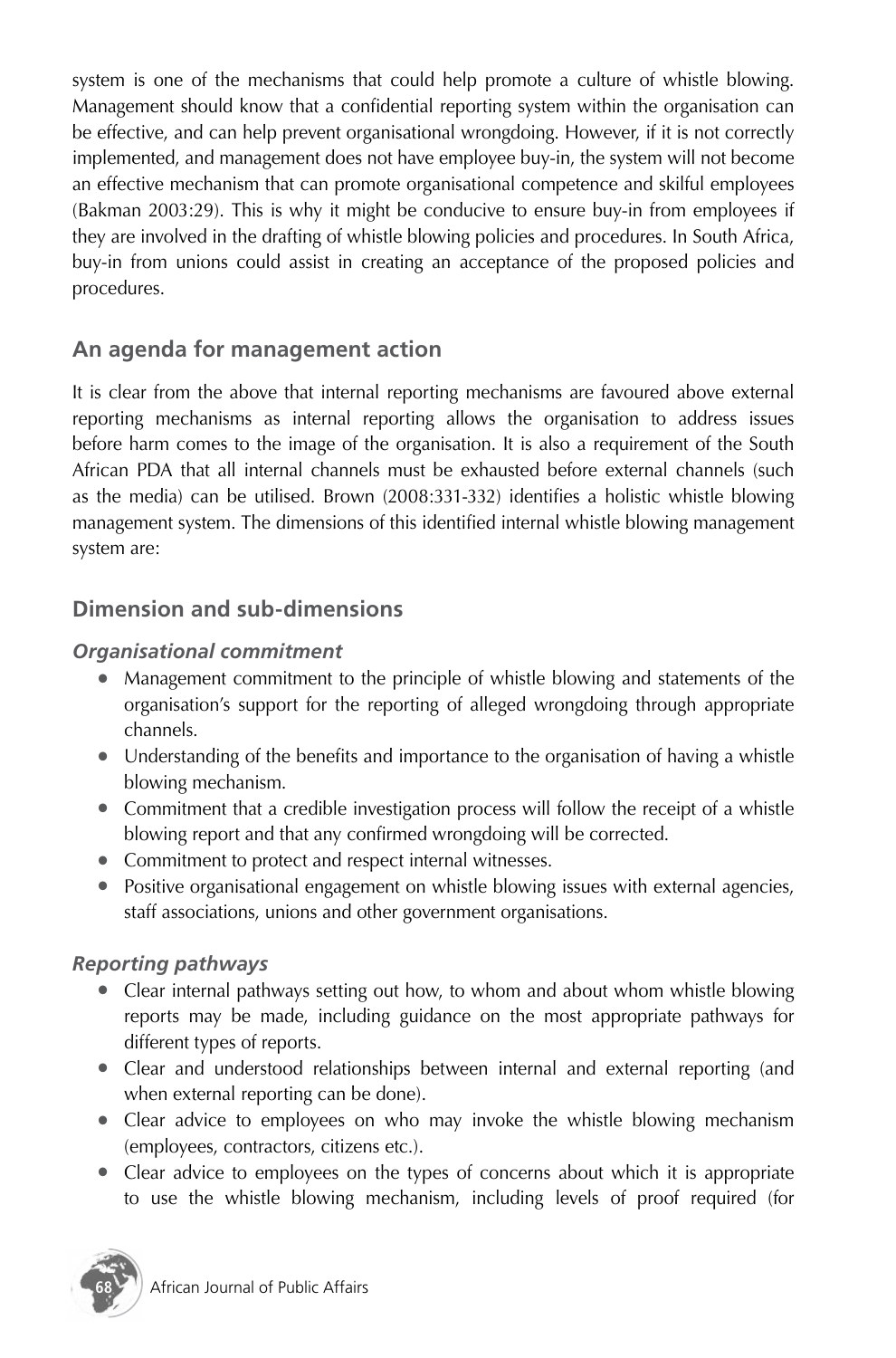example, certainty versus suspicion regarding the truth of concerns and the good faith requirement).

- Organisational capacity for differentiating, where appropriate, between employmentrelated grievances and public interest disclosures.
- Mechanisms for ensuring responses to whistle blowing are undertaken with the appropriate informality/formality, as the case requires.
- Commitment that anonymous reports will be acted on.

#### *Management obligation to employees*

- Realistic assurance of the confidentiality of reports.
- Assessment of the risk of retaliation against internal witnesses.
- Procedures and resources for responding to retaliation risks against internal witnesses.
- Commitment that staff who report wrongdoing will not suffer any disciplinary or similar action as a result (including occupational detriment).
- Mechanisms to ensure positive action by the organisation to protect internal witnesses, including restitution/compensation when protective action becomes unsuccessful or impossible.
- Continuous monitoring of the welfare of whistle blowers.
- Clear procedures for the protection of the rights of people against whom allegations have been made.
- Appropriate sanctions against false or malicious allegations.

#### *Organisational support for internal witnesses*

- Systems and/or services for providing active management and support of internal witnesses.
- Procedures and resources for the investigation of reprisal action against internal witnesses, including action against any people found responsible.
- Provision of information, advice and feedback to internal witnesses on actions being taken in response to disclosure.
- Exit strategies for finalising whistle blowing cases.
- Regular evaluation of the effectiveness of the programme.

#### *Institutional arrangements*

- Clear understanding of the whistle blowing-related roles and responsibilities of key players—internal and external to the organisation.
- Effective sharing of responsibility for the support and management of whistle blowers between line managers, top management and external agencies.
- Effective separation of investigation and support functions.
- Proactive (not reactive) operation of the whistle blower support programme.
- Embedding of policies and procedures in existing management systems and governance arrangements, including mechanisms for recording, tracking and reporting all whistle blowing reports.

#### *Skills and resources*

● Financial resources dedicated to the whistle blower programme.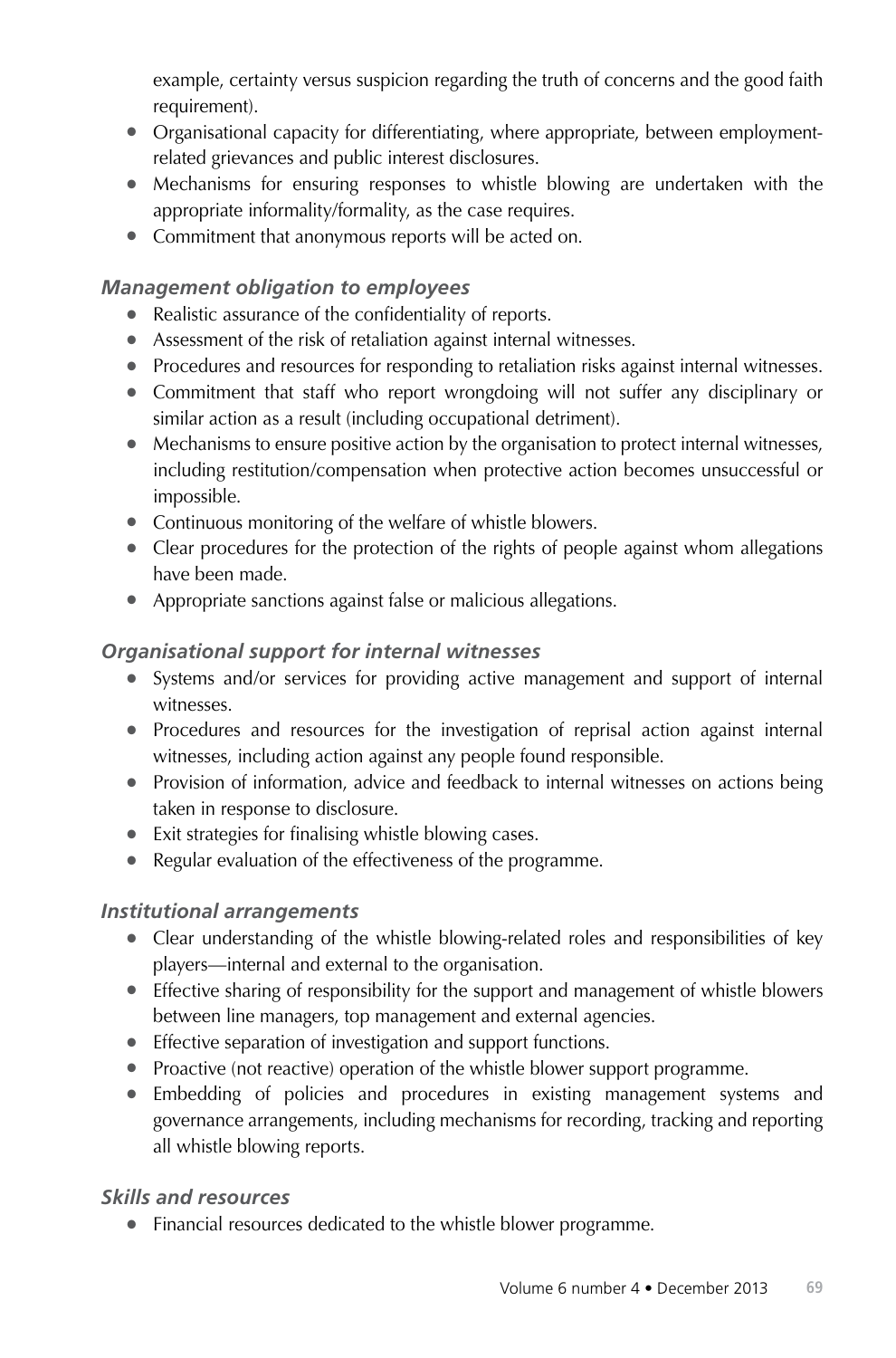- Investigation competencies and training.
- Retaliation investigation competencies and training.
- Support, counselling and management competencies and training.

#### *Promulgation of procedures*

- Multiple strategies for ensuring staff awareness of the whistle blowing programme.
- Clear information about legislative protection.
- Easy-to-comprehend procedures, including relationship with other procedures.
- High levels of employee awareness and comprehension of and confidence in procedures.

It is essential to ensure that the whistle blowing policy is easy to understand, providing guidance on procedures, legal obligations as well as linkages to other procedures. There must be an awareness and understanding among staff of the whistle blowing procedures and the policy, including the responsibility to report alleged wrongdoing (Roberts, Brown and Olsen 2011:13).

# **CONCLUSION**

Whistle blowing policy need to be communicated to all employees so that they can be aware of the channels (internal and external) available to them that can be utilised to blow the whistle. It would be advisable to appoint a senior public official that can handle the disclosures. Employees should also know that the disclosure should be made in good faith and should refer to illegal, criminal or any other irregular conduct. Once a disclosure has been made, the matter should be investigated and the whistle blower should also receive feedback. Protected disclosures must become part of the organisational culture. For this to become a reality, employees need to know that they will be protected from occupational detriment and retaliation if they disclose wrongdoing through the appropriate channels. Managers should also know how to act when wrongdoing is disclosed. It is imperative that a whistle blowing policy be implemented.

# REFERENCES

- Bakman, F. 2003. The Management of Whistleblowing in a financial institution*.* Unpublished Masters Minidissertation. Johannesburg: Rand Afrikaans University.
- Barker, R. and Dawood, R. 2004. Whistleblowing in the organization: wrongdoer or do-gooder? *Communicare,*  23(2):119–138.
- Brown, A.J. (ed). 2008. *Whistleblowing in the Australian Public Sector. Enhancing the theory and practice of internal witness management in public sector organisations*. Canberra: ANU E Press.
- Dehn, G. 1999. Whistleblowing to Combat Corruption. *Public Concern at Work.* Available online at: **http:// www.u4.no/document/literature.Cfm?key=40**. Downloaded on 24 April 2004.
- Dehn, G. and Borrie, G. 2001. Whistleblowing: A New Perspective. *Public Concern at Work.* Available online at: **http://www.u4.no/document/literature.Cfm?key=40**. Downloaded on 12 March 2004.
- Gauteng Provincial Legislature. S.a. *Whistle-blowing policy. Speak out.* Johannesburg: Gauteng Provincial Government.